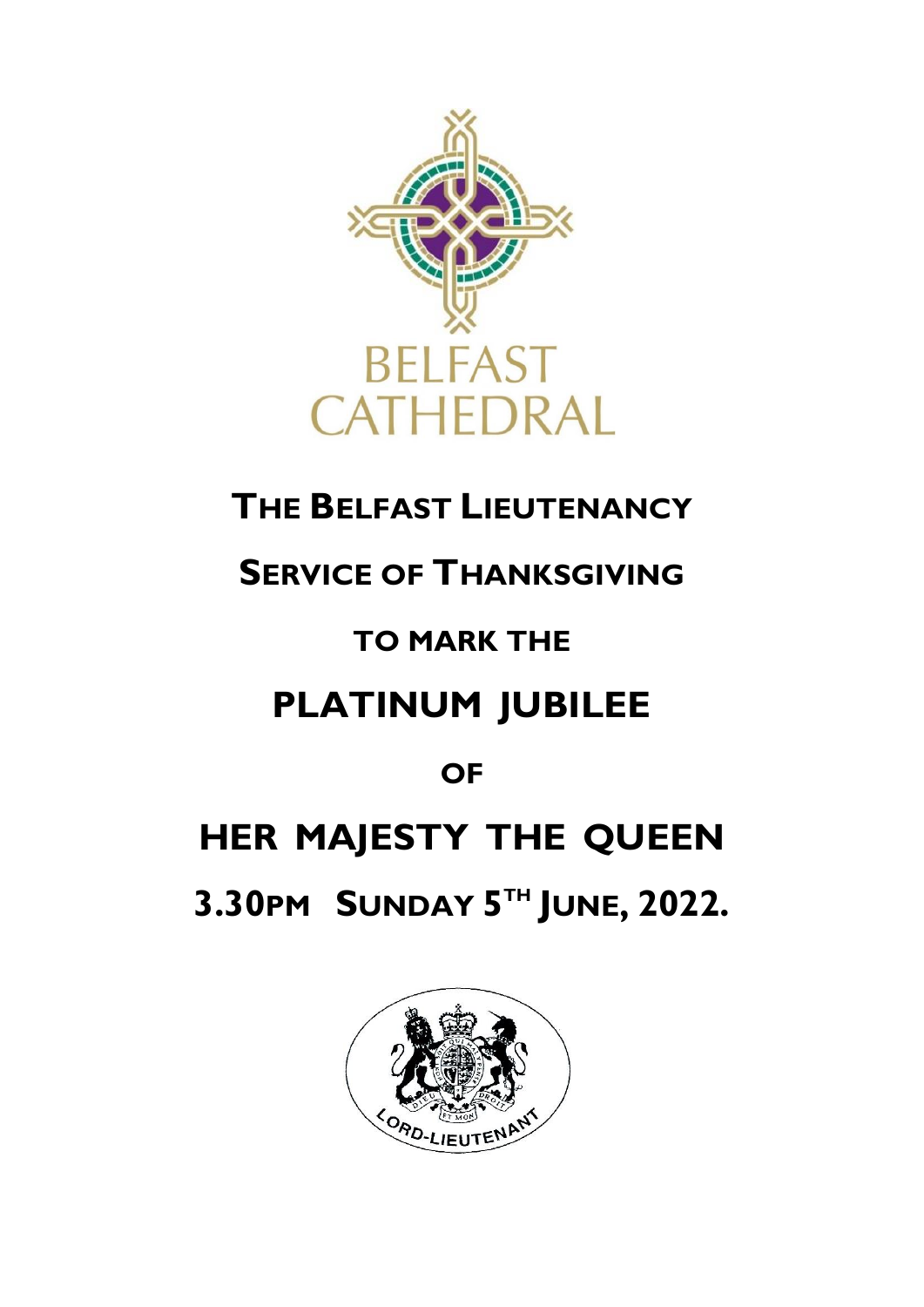### *A Message from Fionnuala Jay-O'Boyle DBE DStJ Lord Lieutenant, Co Borough of Belfast*

By any measurement, 70 years of committed and devoted service is an outstanding achievement. In a world that is too often transient and fickle, Her Majesty the Queen embodies the steadfast integrity and constancy that inspires us all. In this special service, we take the opportunity to say "Thank You" both to, and for, this remarkable monarch and woman.

On this island, we most particularly salute the contribution that The Queen has made to building peace and reconciliation, and we acknowledge the grace of both her words and actions during her historic Dublin visit in 2011.

May her example guide us all, and, as we recognise her selfless service to this Nation and The Commonwealth, let us be truly proud and grateful to be Elizabethans.

### *A Message from The Very Reverend Stephen Forde, Dean of Belfast.*

On 13th May, 2002 the Queen, with Prince Philip, visited St Anne's Cathedral, Belfast for a special Service of Thanksgiving, marking the 50th year of her reign. Today we are honoured to welcome each of you to Belfast Cathedral as together we celebrate this Platinum Jubilee and Her Majesty's remarkable 70 year reign as Queen.

With music drawn from across the four nations of the United Kingdom, and with participants in this service from across these islands, we celebrate the faith, courage and service of a monarch who has served her people across three generations and who has placed the reconciliation of peoples at the heart of her reign.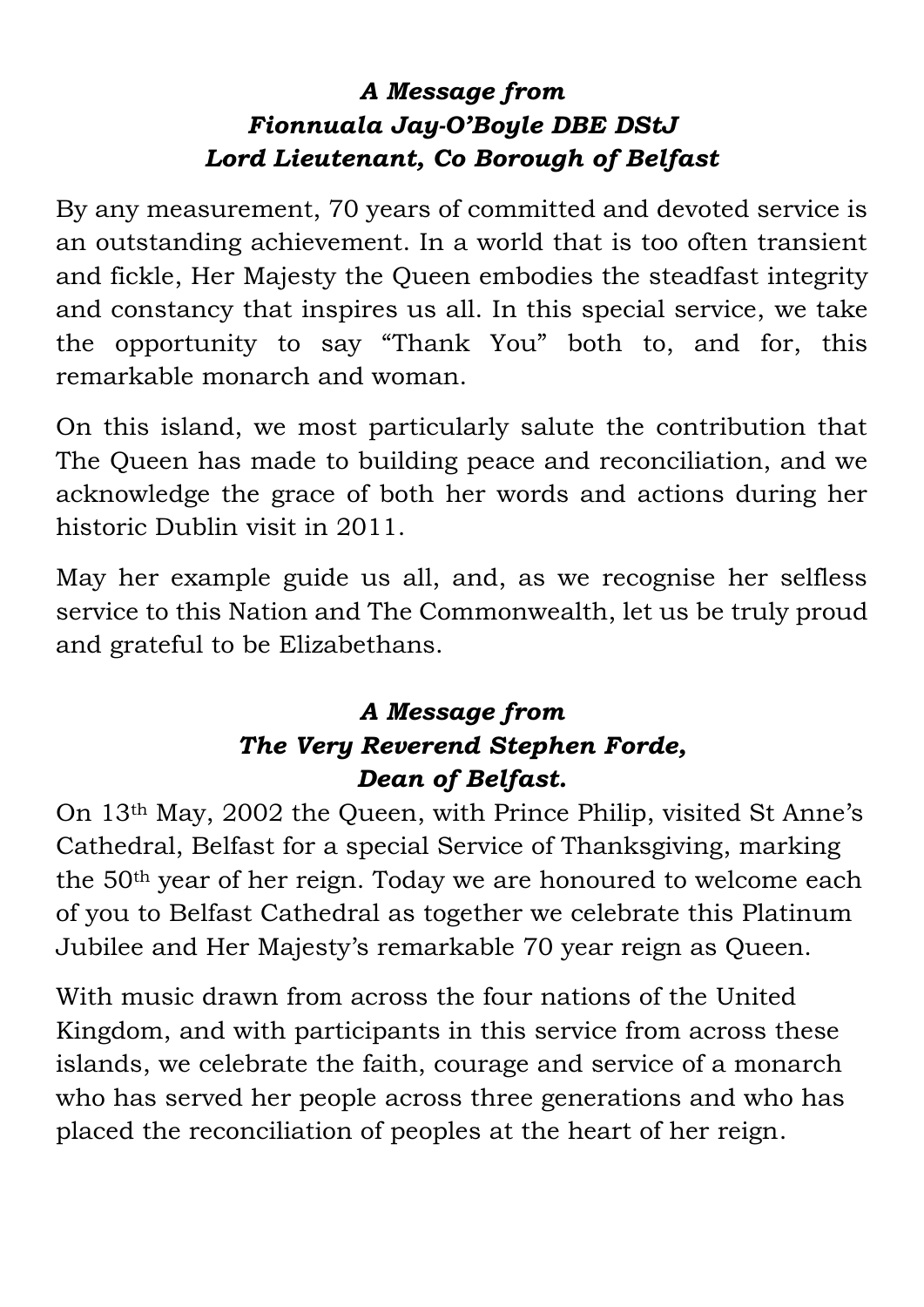### **ORDER OF PROCESSIONS**

**3.15pm – Clergy assemble in the Ambulatory** 

**3.20pm – Choir Crucifer and Belfast Cathedral Choir with the Director of Music process to the Quire Stalls**

**3.28pm**

*The Congregation Stands* **THE DEAN leads to their seats the Lord Lieutenant of the City of Belfast and her Cadets**

#### **THE NATIONAL ANTHEM**

**3.30pm – AT PROCESSIONAL HYMN PROCESSION OF CLERGY** 

**Cathedral Crucifer Cathedral Wardens Gillian McGaughey (Cathedral Diocesan Reader)** 

> *A Verger* **The Chapter of Belfast Cathedral**

> > *A Verger* **The Dean of Belfast**

> > > *A Verger*

**The Very Reverend Edward O'Donnell**  *(Representing the Bishop of Down and Connor)* **and The Venerable David Pierpoint, Archdeacon of Dublin** *(Representing the Archbishop of Dublin)* **The Reverend Sam McGuffin (Former President of the Methodist Church in Ireland) and The Right Reverend Dr David Bruce (Presbyterian Moderator and Preacher) The Right Reverend David McClay (Bishop of Down & Dromore)**

*A Verger* **The Right Reverend George Davison (Bishop of Connor and Ordinary)**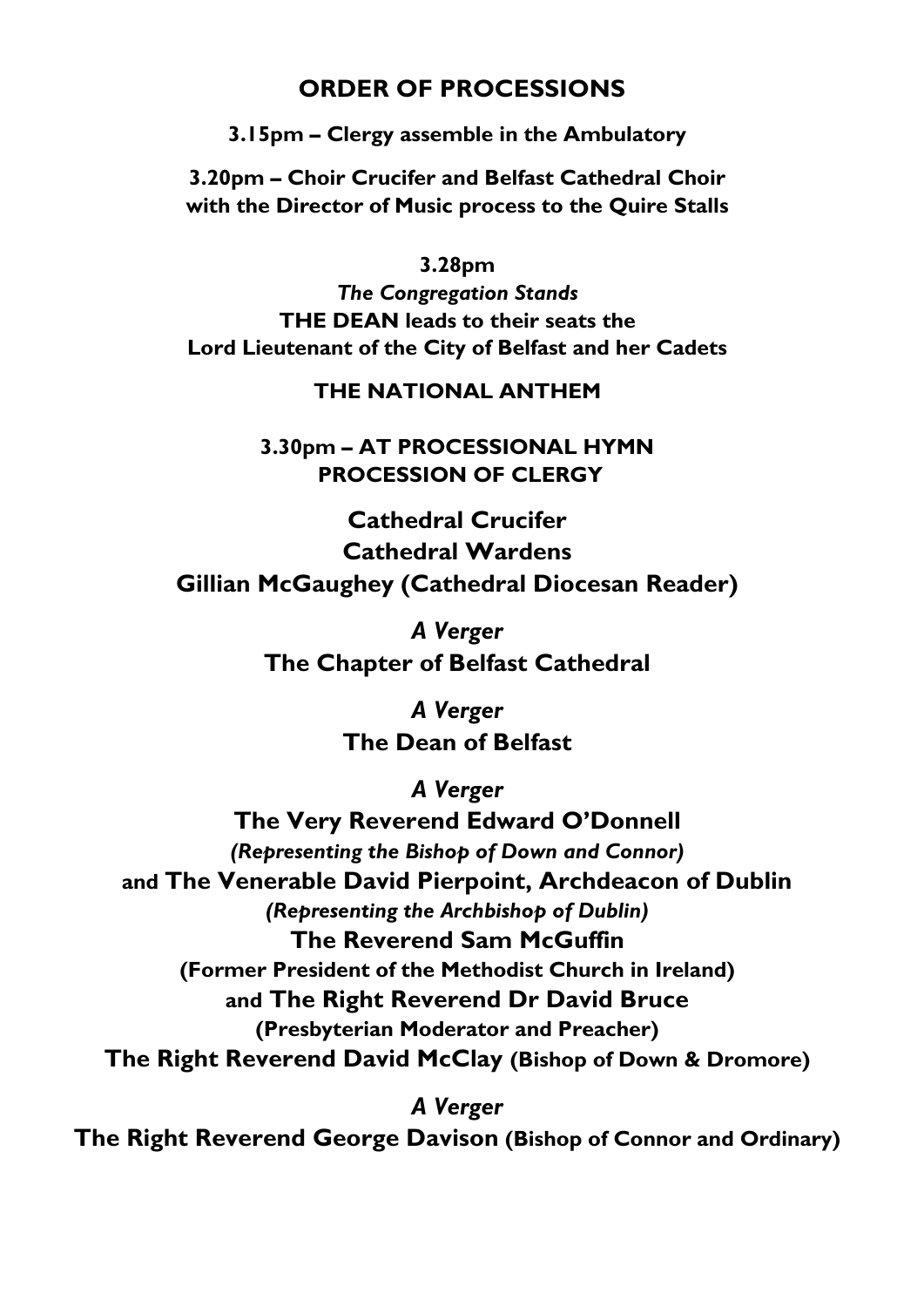

### **Organ Preludes:**

Crown Imperial *Sir William Walton OM (1902-83), arranged by Herbert Murrill (1909-52)*

Allegro Vivace (St Andrew's Suite) *Sir James MacMillan CBE (b. 1959)*

*Please stand, as the Dean escorts Her Majesty's Lord-Lieutenant for the County Borough of Belfast to her seat, and remain standing for the* **NATIONAL ANTHEM**

> **God save our gracious Queen! Long live our noble Queen! God save the Queen! Send her victorious, Happy and glorious, Long to reign over us, God save the Queen.**

**Thy choicest gifts in store On her be pleased to pour, Long may she reign. May she defend our laws And ever give us cause To sing with heart and voice God save the Queen.**

*Text: anonymous*

*Music: origin obscure, popularised 1745 by the setting by Thomas Augustine Arne (1710-78), arranged Gordon Jacob CBE (1895-1984)*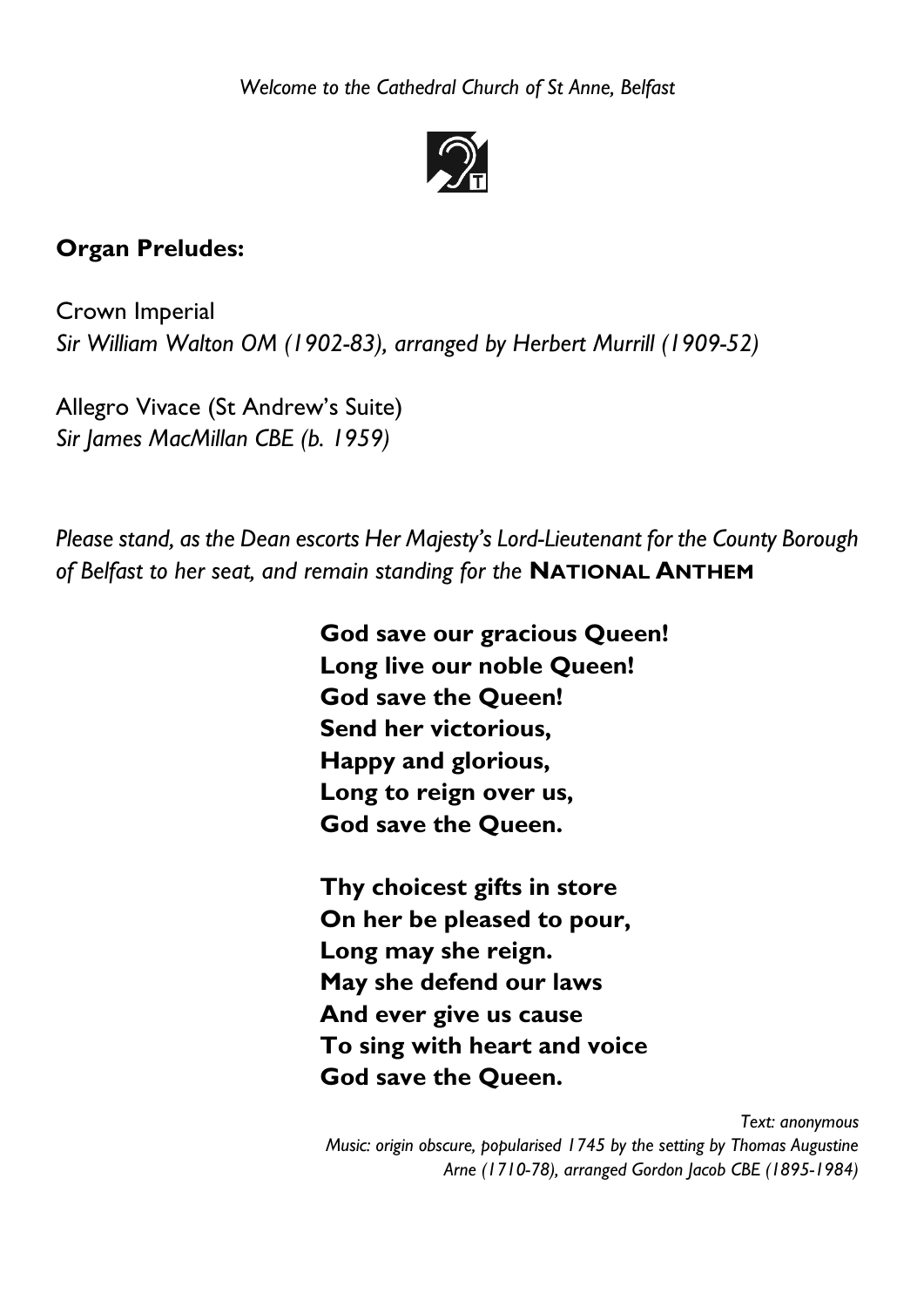*Please remain standing to sing* **HYMN 683**



**All people that on earth do dwell, sing to the Lord with cheerful voice; him serve with joy, his praise forth tell, come ye before him and rejoice.**

**The Lord, ye know, is God indeed; without our aid he did us make; we are his folk, he doth us feed, and for his sheep he doth us take.**

**O enter then his gates with praise, approach with joy his courts unto; praise, laud, and bless his name always, for it is seemly so to do.**

**For why? The Lord our God is good, his mercy is for ever sure; his truth at all times firmly stood, and shall from age to age endure.**

**To Father, Son, and Holy Ghost, the God whom heaven and earth adore, from us and from the angel host be praise and glory evermore. Amen.** 

*Words: William Kethe (d. 1594) based on the Canticle 'Jubilate Deo' (Psalm 100) Tune: NEH 334: OLD HUNDREDTH, Melody from Genevan Psalter (1551)*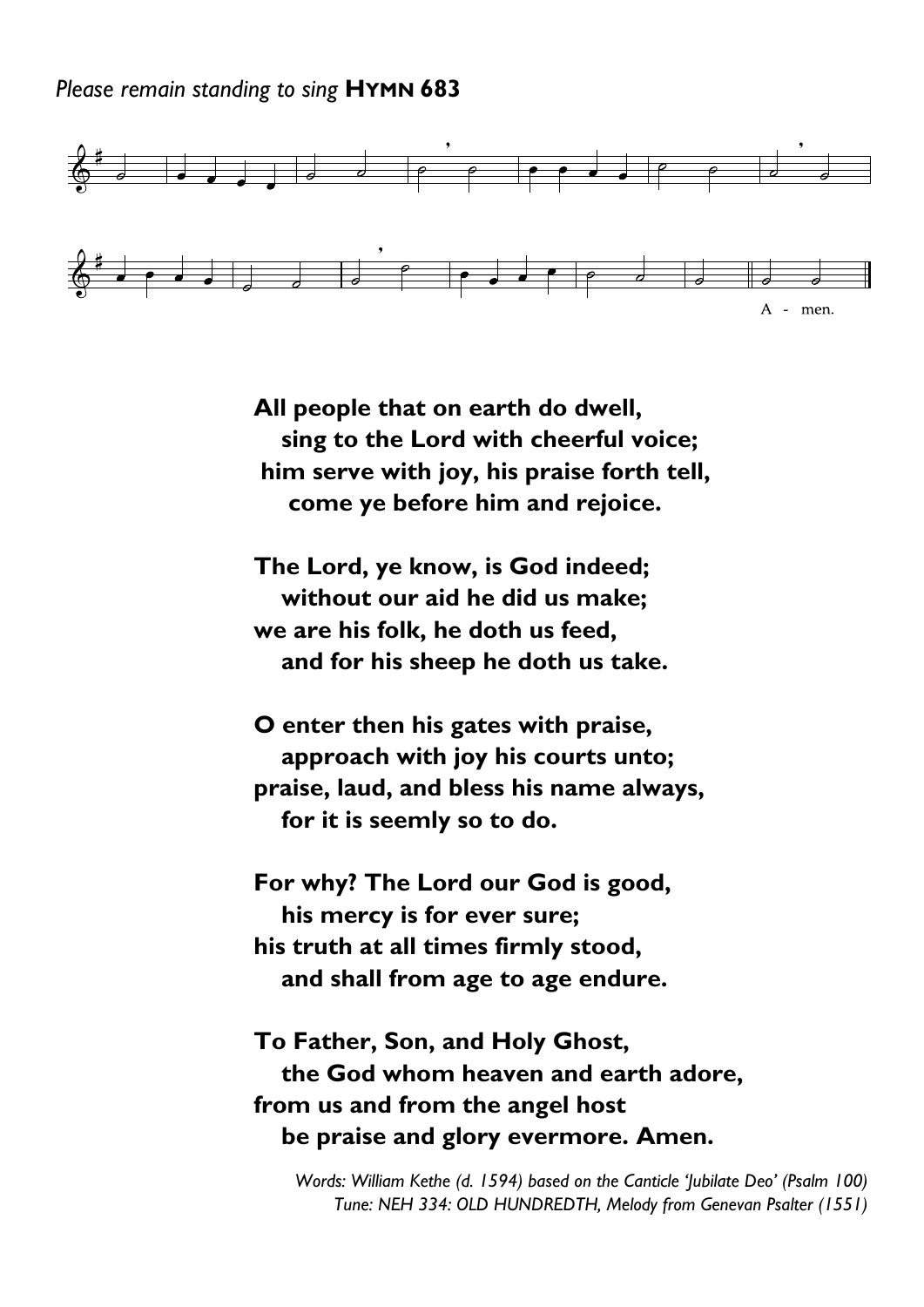### **WELCOME AND BIDDING PRAYER – THE DEAN**

#### *Please remain standing for the* **OPENING RESPONSES**

*Priest:* O Lord, open thou our lips. *Choir:* And our mouth shall shew forth thy praise. *Priest:* O God, make speed to save us. *Choir:* O Lord, make haste to help us. *Priest:* Glory be to the Father, and to the Son, and to the Holy Ghost. *Choir:* As it was in the beginning, is now, and ever shall be, world without end. Amen. *Priest:* Praise ye the Lord.

*Choir:* The Lord's name be praised.

*Setting: Humphrey Clucas (b. 1941), formerly a Lay Vicar of Westminster Abbey.*

#### *Please sit while the choir sings* **PSALM 121**

I will lift up mine eyes unto the hills: from whence cometh my help. My help cometh even from the Lord: who hath made heaven and earth. He will not suffer thy foot to be moved: and he that keepeth thee will not sleep. Behold, he that keepeth Israel: shall neither slumber nor sleep. The Lord himself is thy keeper: the Lord is thy defence upon thy right hand; So that the sun shall not burn thee by day: neither the moon by night. The Lord shall preserve thee from all evil: yea, it is even he that shall keep thy soul. The Lord shall preserve thy going out, and thy coming in: from this time forth for evermore.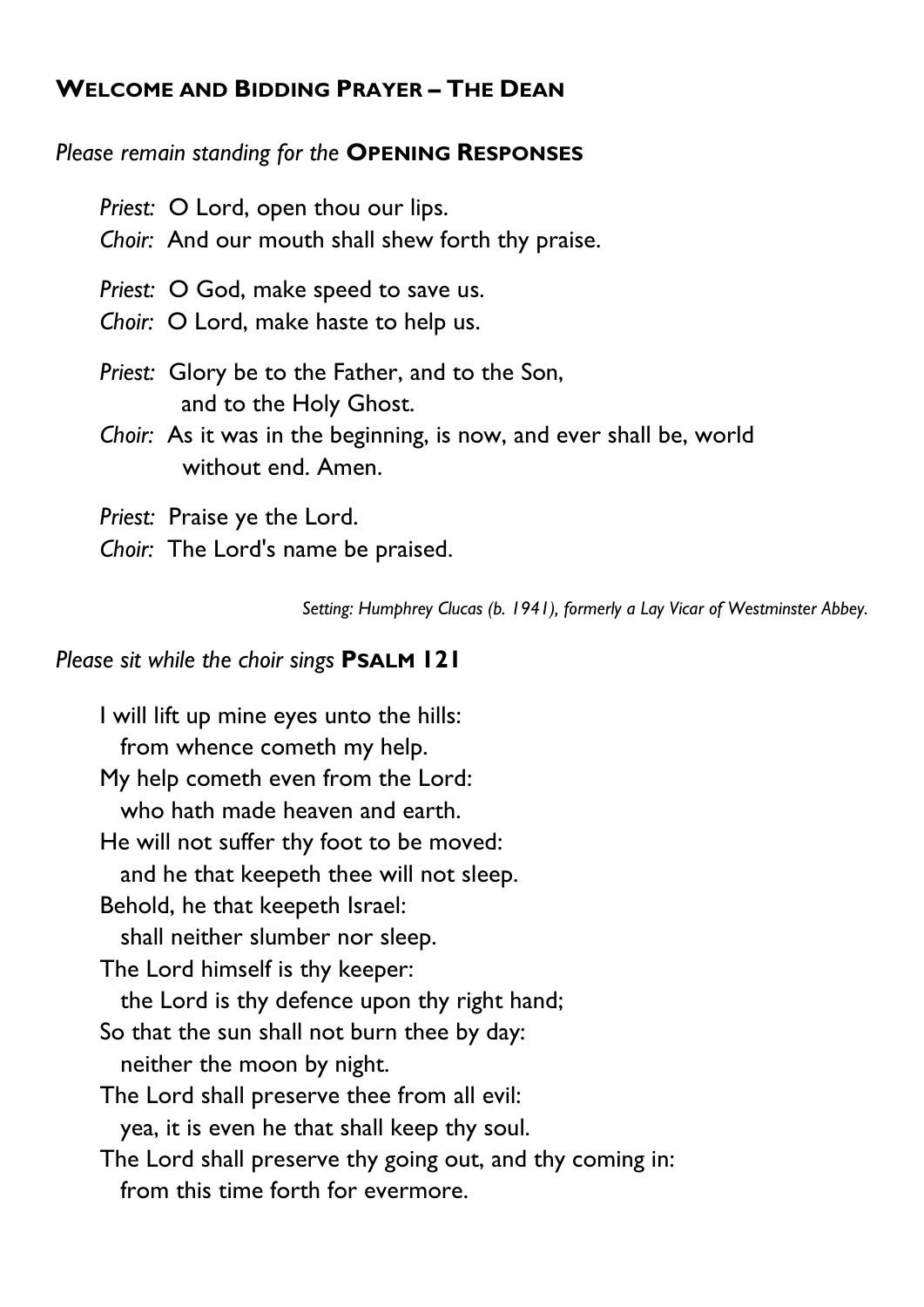#### *Please stand for the* **GLORIA**

Glory be to the Father: and to the Son, and to the Holy Ghost. As it was in the beginning, is now, and ever shall be: world without end. Amen.

*Chant: Sir Walford Davies, KCVO, OBE (1869-1941), formerly Master of the King's Music.*

*Please sit for the* **FIRST LESSON:** Proverbs 8, vv1-16 *read by The Venerable David Pierpoint, Archdeacon of Dublin.* 

Does not wisdom call, and does not understanding raise her voice? On the heights, beside the way, at the crossroads she takes her stand; beside the gates in front of the town, at the entrance of the portals she cries out: 'To you, O people, I call, and my cry is to all that live. O simple ones, learn prudence; acquire intelligence, you who lack it. Hear, for I will speak noble things, and from my lips will come what is right; for my mouth will utter truth; wickedness is an abomination to my lips. All the words of my mouth are righteous; there is nothing twisted or crooked in them. They are all straight to one who understands and right to those who find knowledge. Take my instruction instead of silver, and knowledge rather than choice gold; for wisdom is better than jewels, and all that you may desire cannot compare with her. I, wisdom, live with prudence, and I attain knowledge and discretion.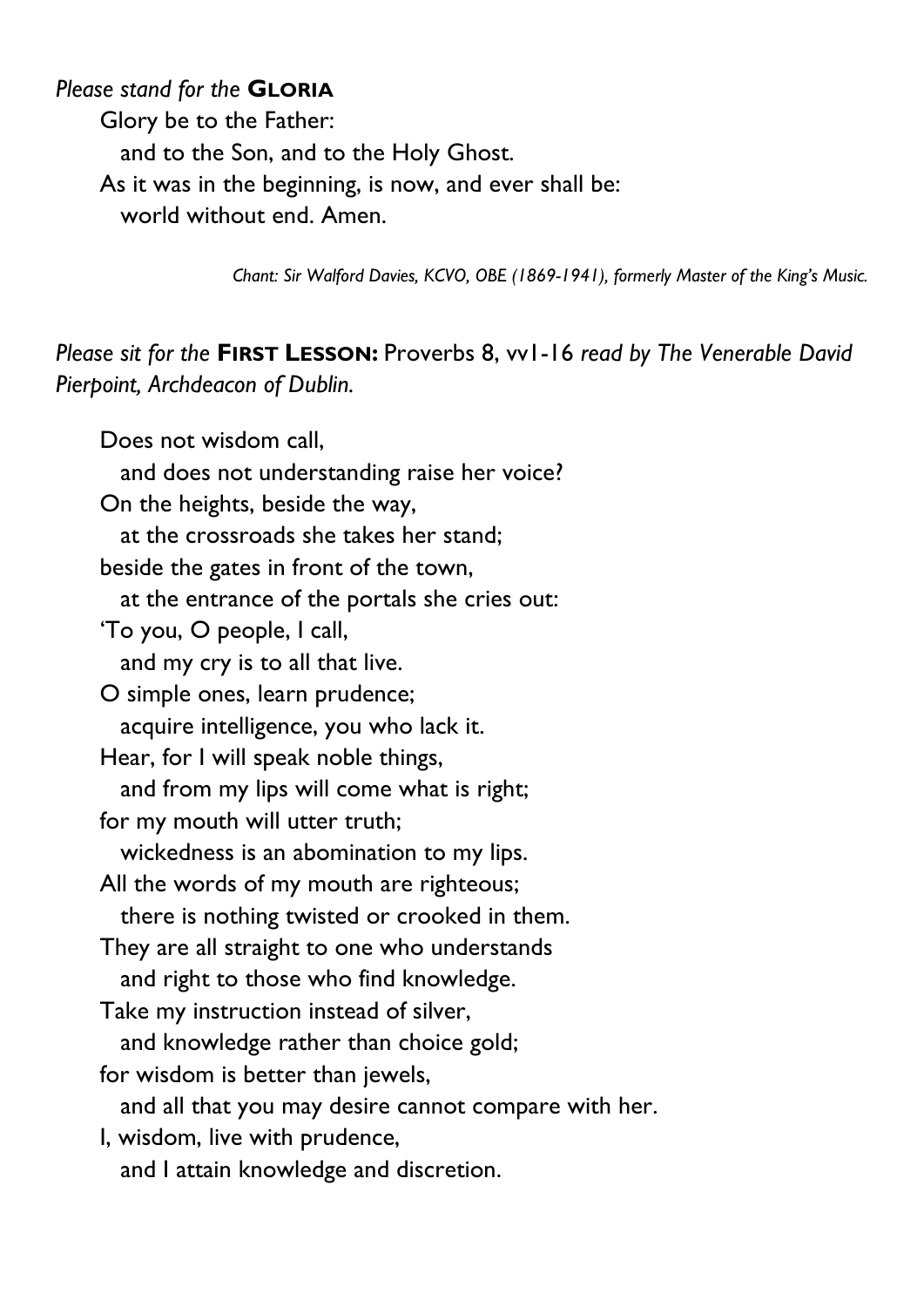The fear of the LORD is hatred of evil. Pride and arrogance and the way of evil and perverted speech I hate. I have good advice and sound wisdom; I have insight, I have strength. By me kings reign, and rulers decree what is just; by me rulers rule, and nobles, all who govern rightly.

*Please remain seated as the choir sings the* **MAGNIFICAT**

My soul doth magnify the Lord:

and my spirit hath rejoiced in God my Saviour.

For he hath regarded:

the lowliness of his handmaiden.

For behold, from henceforth:

all generations shall call me blessed.

For he that is mighty hath magnified me: and holy is his Name.

And his mercy is on them that fear him: throughout all generations.

He hath shewed strength with his arm:

he hath scattered the proud in the imagination of their hearts.

He hath put down the mighty from their seat:

and hath exalted the humble and meek.

He hath filled the hungry with good things:

and the rich he hath sent empty away.

He remembering his mercy hath holpen his servant Israel:

as he promised to our forefathers, Abraham and his seed for ever.

### *Please stand for the* **GLORIA**

Glory be to the Father:

and to the Son, and to the Holy Ghost.

As it was in the beginning, is now, and ever shall be:

world without end. Amen.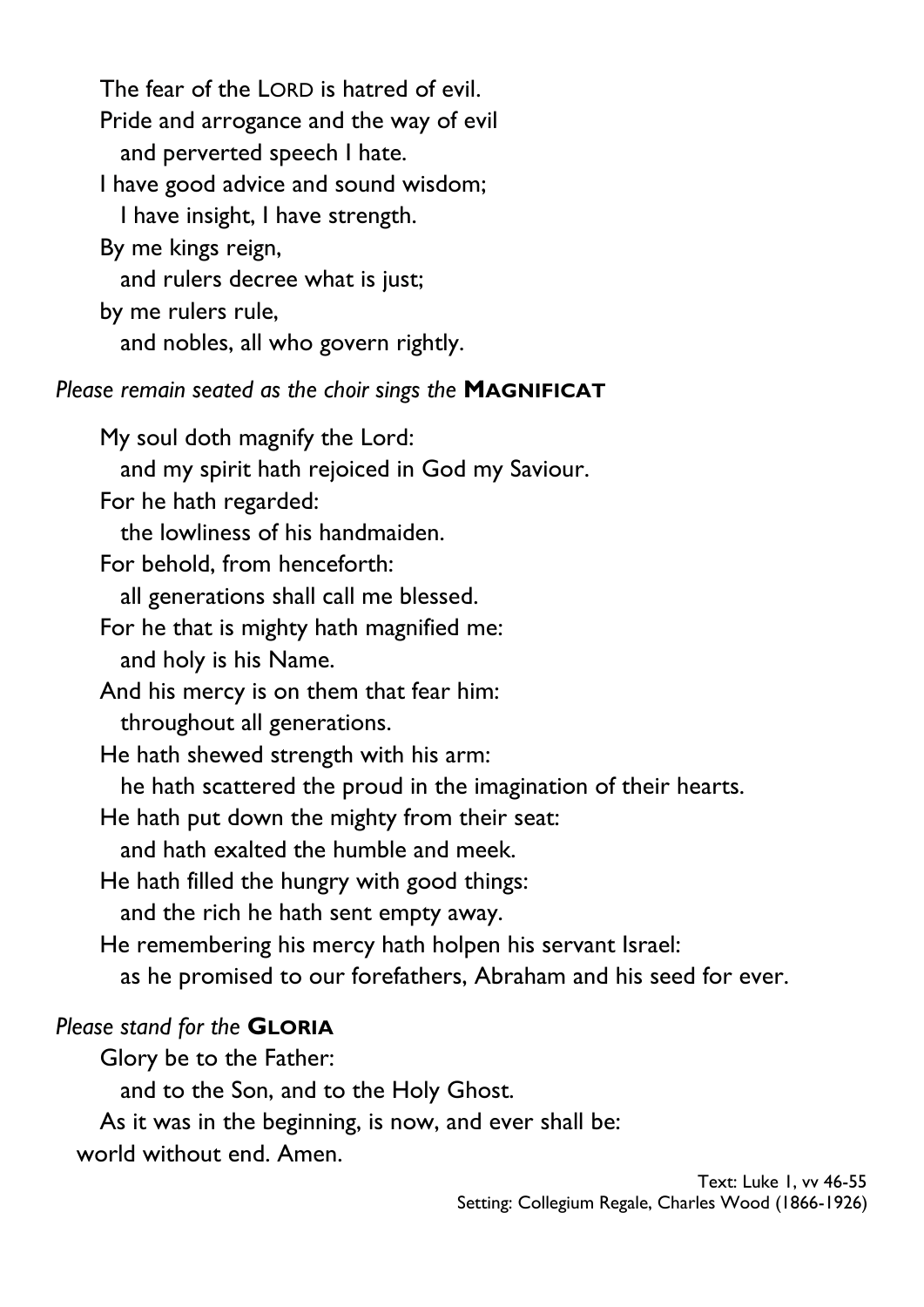*Please sit for the* **SECOND LESSON:** Luke 22, vv 24-30 *read by The Venerable Barry Forde, Archdeacon of Belfast.*

A dispute also arose among them as to which one of them was to be regarded as the greatest. But he said to them, 'The kings of the Gentiles lord it over them; and those in authority over them are called benefactors. But not so with you; rather the greatest among you must become like the youngest, and the leader like one who serves. For who is greater, the one who is at the table or the one who serves? Is it not the one at the table? But I am among you as one who serves.

'You are those who have stood by me in my trials; and I confer on you, just as my Father has conferred on me, a kingdom, so that you may eat and drink at my table in my kingdom, and you will sit on thrones judging the twelve tribes of Israel.

#### *Please remain seated as the choir sings the* **NUNC DIMITTIS**

Lord, now lettest thou thy servant depart in peace:

according to thy word.

For mine eyes have seen:

thy salvation.

Which thou hast prepared:

before the face of all people.

To be a light to lighten the Gentiles:

and to be the glory of thy people Israel.

### *Please stand for the* **GLORIA**

Glory be to the Father: and to the Son, and to the Holy Ghost. As it was in the beginning, is now, and ever shall be: world without end. Amen.

> *Text: Luke 2, vv 29-32 Setting: Collegium Regale, Charles Wood (1866-1926)*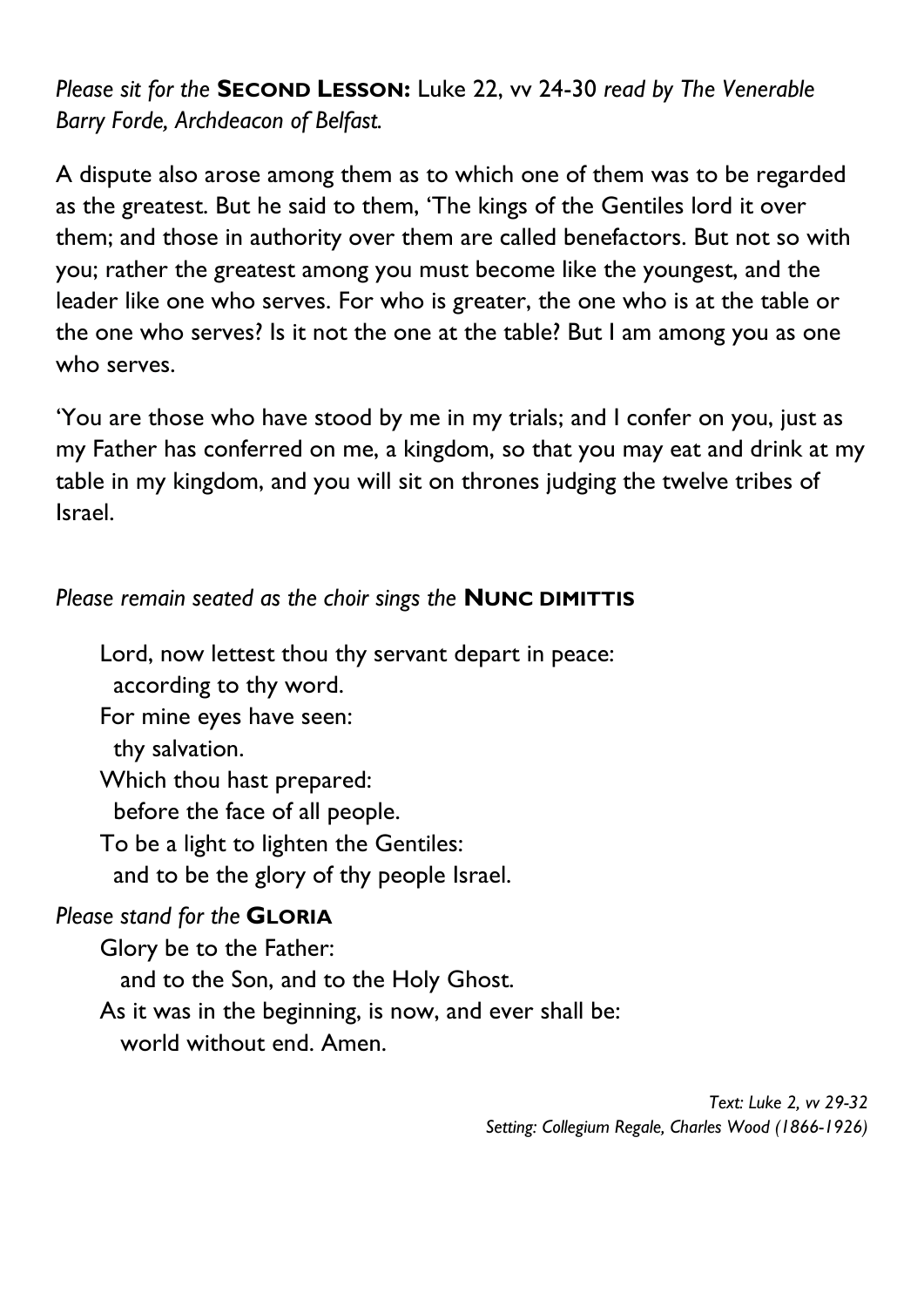*Please remain standing and face east to recite the* **APOSTLES' CREED**

I believe in God **the Father almighty, maker of heaven and earth; And in Jesus Christ his only Son our Lord; who was conceived by the Holy Spirit, born of the Virgin Mary, suffered under Pontius Pilate, was crucified, dead, and buried. He descended into hell. The third day he rose again from the dead. He ascended into heaven, and sitteth on the right hand of God the Father almighty. From thence he shall come to judge the quick and the dead. I believe in the Holy Spirit, the holy catholic Church, the communion of saints, the forgiveness of sins, the resurrection of the body, and the life everlasting. Amen.**

*Priest:* The Lord be with you. *Choir:* And with thy spirit. *Priest:* Let us pray.

*Please kneel or sit*

- *Priest:* Lord, have mercy upon us.
- *Choir:* Christ, have mercy upon us.
- *Priest:* Lord, have mercy upon us.
- *Choir:* Our Father, which art in heaven, Hallowed be thy name. Thy kingdom come. Thy will be done in earth, As it is in heaven. Give us this day our daily bread. And forgive us our trespasses, As we forgive them that trespass against us. And lead us not into temptation; But deliver us from evil. Amen.
- *Priest:* O Lord, shew thy mercy upon us.
- *Choir:* And grant us thy salvation.
- *Priest:* O Lord, save the Queen.
- *Choir:* And mercifully hear us when we call upon thee.
- *Priest:* Endue thy ministers with righteousness.
- *Choir:* And make thy chosen people joyful.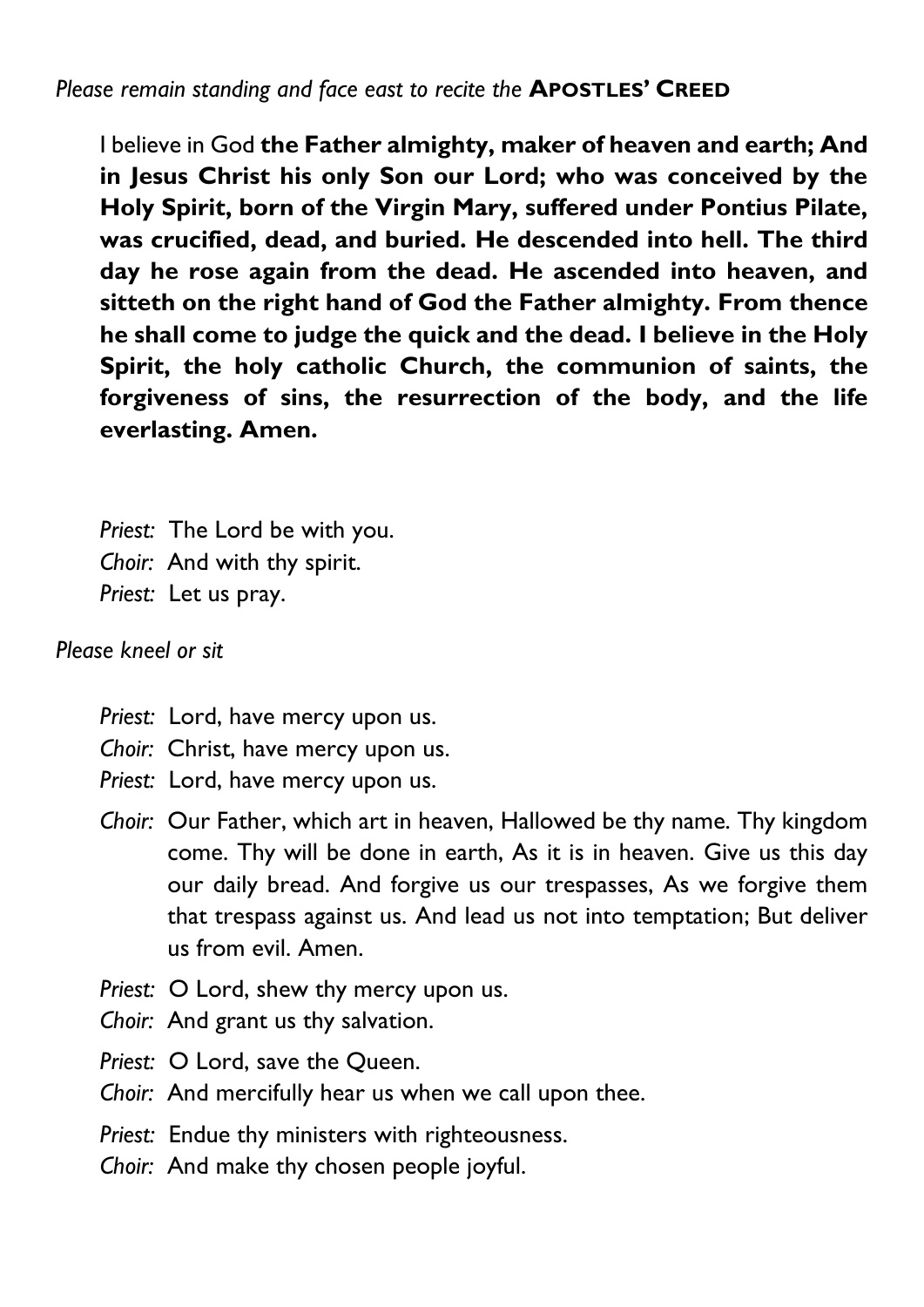*Priest:* O Lord, save thy people.

*Choir:* And bless thine inheritance.

- *Priest:* Give peace in our time, O Lord.
- *Choir:* Because there is none other that fighteth for us, but only thou, O God.
- *Priest:* O God, make clean our hearts within us.
- *Choir:* And take not thy Holy Spirit from us.

### **THE COLLECTS OF THE DAY**

O God, who providest for thy people by thy power, and rulest over them in love: receive, we beseech thee, the gratitude which we offer this day for thy servant Elizabeth our Queen; and vouchsafe continually so to bless her work, that under her this nation may be wisely governed, and all people may serve thee in godly quietness and true holiness; to thy honour and glory.

*Choir:* Amen.

God, who as at this time didst teach the hearts of thy faithful people, by the sending to them the light of thy Holy Spirit; Grant us by the same Spirit to have a right judgment in all things, and evermore to rejoice in his holy comfort; through the merits of Christ Jesus our Saviour, who liveth and reigneth with thee, in the unity of the same Spirit, one God, world without end.

*Choir:* Amen

### **THE COLLECT FOR PEACE**

O God, from whom all holy desires, all good counsels and all just works do proceed; Give unto thy servants that peace which the world cannot give; that both, our hearts may be set to obey thy commandments, and also that by thee we being defended from the fear of our enemies may pass our time in rest and quietness; through the merits of Jesus Christ our Saviour.

*Choir:* Amen.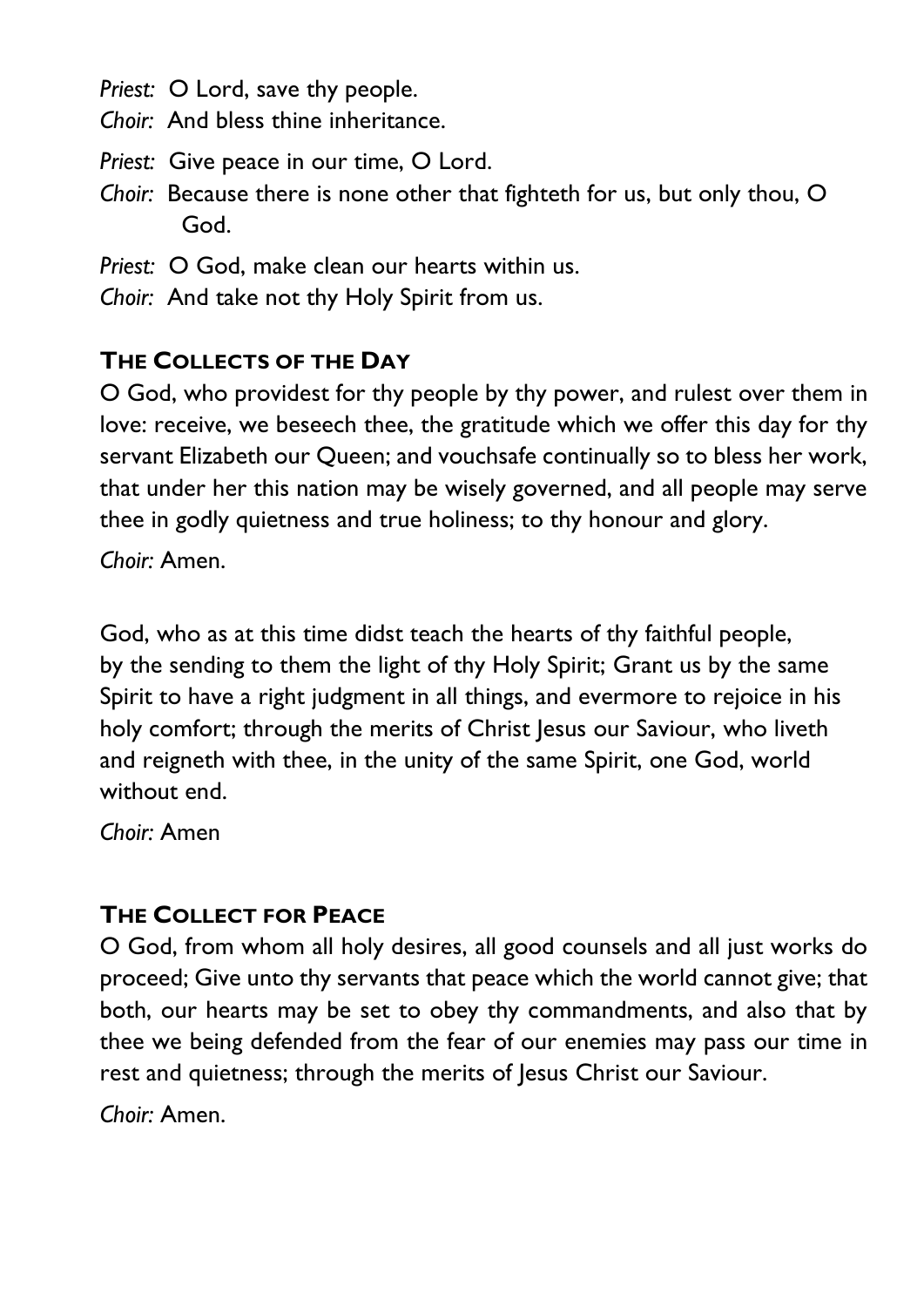### **THE COLLECT FOR AID AGAINST ALL PERILS**

Lighten our darkness, we beseech thee, O Lord: and by thy great mercy defend us from all perils and dangers of this night; for the love of thy only Son, our Saviour Jesus Christ.

*Choir:* Amen.

### *The choir sings the* **ANTHEM: TE DEUM LAUDAMUS**

We praise thee, O God: we acknowledge Thee to be the Lord.

All the earth doth worship Thee, the Father everlasting.

To Thee all Angels cry aloud: the Heavens and all the powers therein.

To Thee Cherubim and Seraphim continually do cry, Holy, Holy, Holy: Lord God of Sabaoth;

Heaven and earth are full of the Majesty of Thy Glory.

The glorious company of the Apostles praise Thee.

The godly fellowship of the Prophets praise Thee.

The noble army of Martyrs praise Thee.

The holy Church throughout all the world doth acknowledge Thee;

The Father of an infinite Majesty;

Thine honourable, true, and only Son;

Also the Holy Ghost: the Comforter.

Thou art the King of Glory, O Christ.

Thou art the everlasting Son of the Father.

When Thou tookest upon Thee to deliver man:

Thou didst not abhor the Virgin's womb.

When Thou hadst overcome the sharpness of death,

Thou didst open the Kingdom of Heaven to all believers.

Thou sittest at the right hand of God in the glory of the Father.

We believe that Thou shalt come to be our Judge.

We therefore pray Thee, help Thy servants whom Thou hast redeemed with Thy precious blood.

Make them to be numbered with Thy Saints in glory everlasting.

O Lord, save Thy people: and bless Thine heritage.

Govern them and lift them up for ever.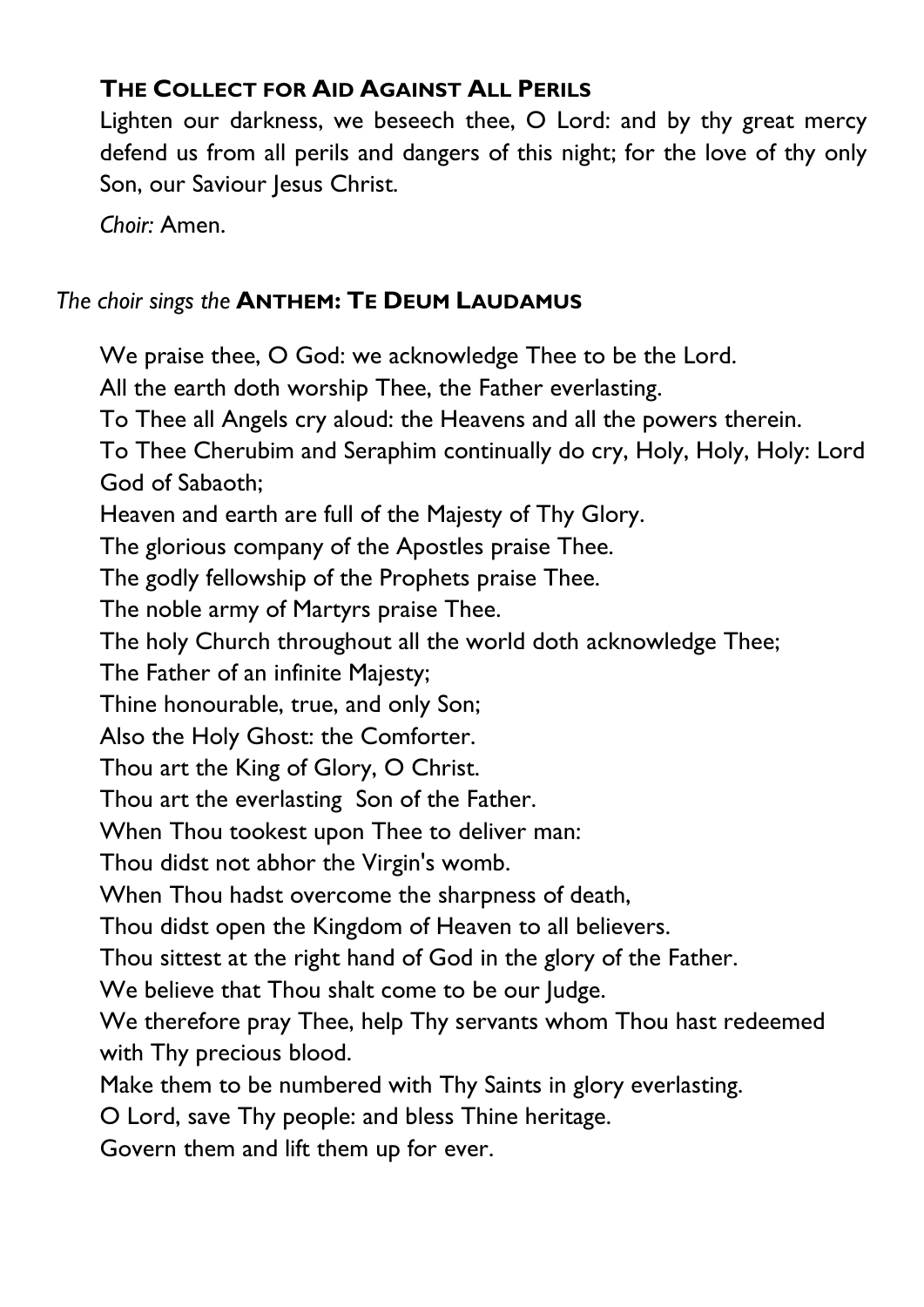Day by day we magnify Thee; and we worship Thy Name, ever world without end. Vouchsafe, O Lord, to keep us this day without sin. O Lord, have mercy upon us. O Lord, let Thy mercy lighten upon us: as our trust is in Thee.

O Lord, in Thee have I trusted: let me never be confounded.

*Text: Latin Christian Hymn, c. 387, translated by the Book of Common Prayer Music: Sir Charles Villiers Stanford (1852-1924)*

**SERMON:** The Moderator of the Presbyterian Church in Ireland, The Right Reverend Dr David Bruce, BSSc, BD

*Please stand to sing* **HYMN 576**



**I heard the voice of Jesus say, 'Come unto me and rest; lay down, O weary one, lay down your head upon my breast'. I came to Jesus as I was, so weary, worn and sad; I found him in a resting-place, and he has made me glad.**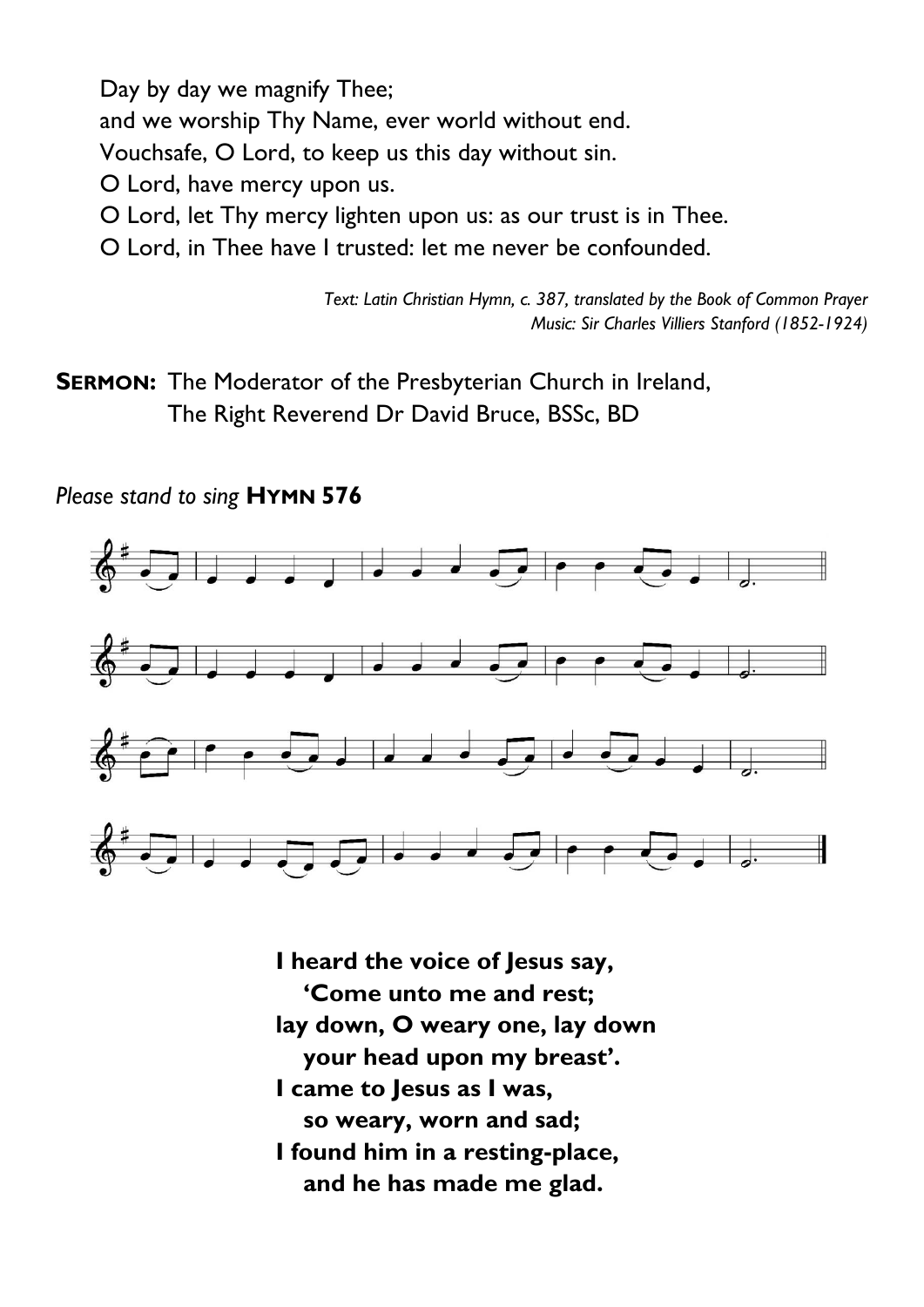

**I heard the voice of Jesus say, 'Behold, I freely give the living water, thirsty one, stoop down and drink and live'. I came to Jesus, and I drank from that life-giving stream; my thirst was quenched, my soul revived, and now I live in him.**

**I heard the voice of Jesus say, 'I am this dark world's light: look unto me, your morn shall rise, and all your day be bright'. I looked to Jesus, and I found in him my Star, my Sun; and in that Light of life I'll walk till travelling days are done.**

*Words: Horatius Bonar (1808-89) Tune NEH 376: KINGSFOLD Adapted from an English folk song by Ralph Vaughan Williams (1872-1958)*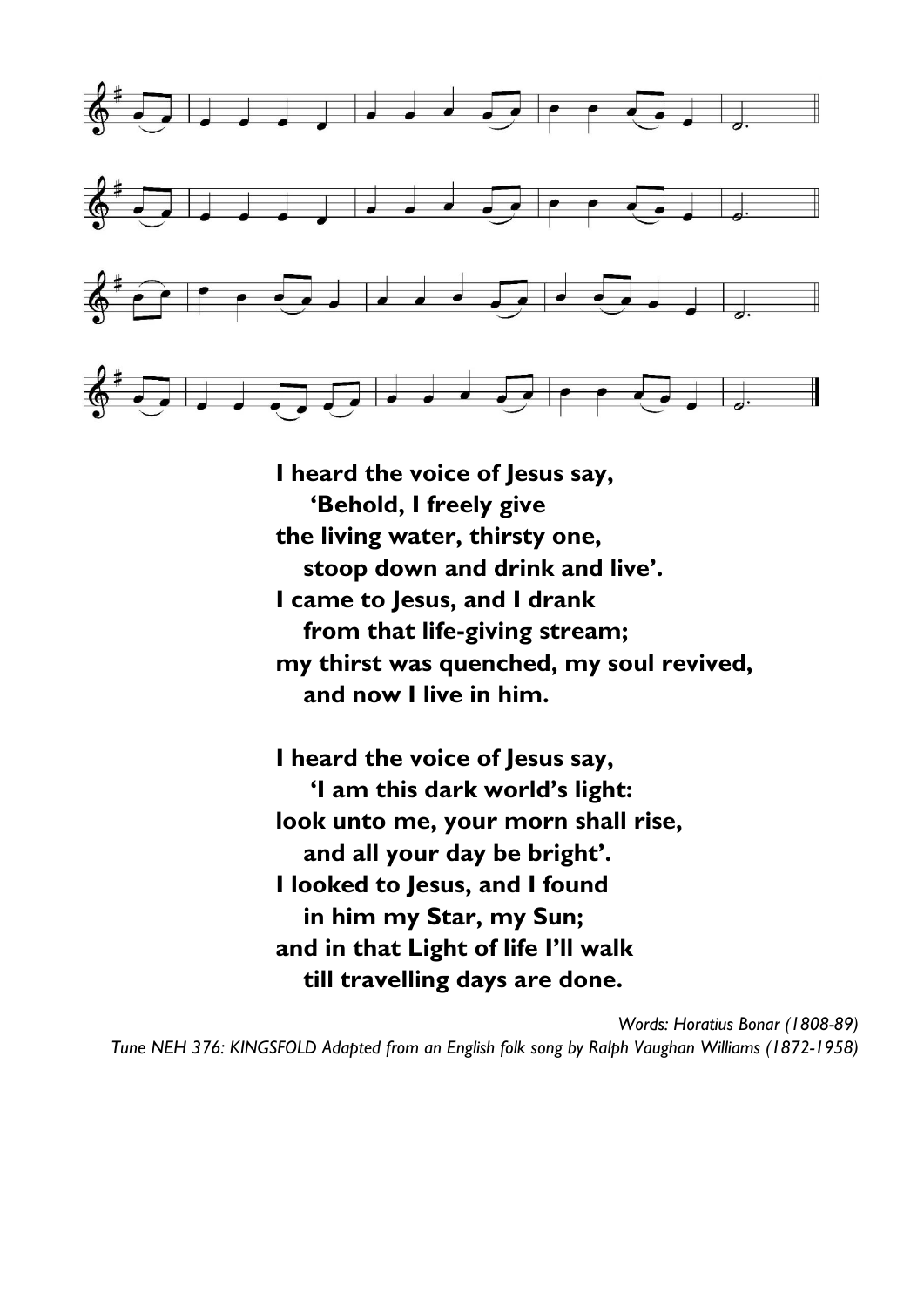### *Please kneel or sit for the* **PRAYERS**

### *A Prayer read by:*

*Sir Nigel Hamilton, Vice Lord Lieutenant, The Belfast Lieutenancy.*

Gracious God, we give you thanks for the reign of your servant Elizabeth our Queen, and for the example of loving and faithful service which she has shown among us. Help us to follow her example of dedication and to commit our lives to you and to one another, through Jesus Christ our Lord. **Amen.**

### *A Prayer read by:*

### *Mr Brian Duffy MBE, Chairman, The Royal British Legion, Republic of Ireland.*

Heavenly Father, as we celebrate the platinum Jubilee of Her Majesty the Queen, receive our heartfelt thanks for all that you have given her in these seventy years and for all that she has given to her people. We give you thanks especially for her commitment to peace and reconciliation on this island. Continue, we pray, your loving purposes in her, and as you gather us together in celebration, unite us also in love and service to one another; through Jesus Christ our Lord. Amen.

### *A Prayer read by:*

*Dame Judith Hill DBE, The Belfast Lieutenancy.*

Sovereign Lord God, we rejoice that in every generation people hear your call to commitment and faithfulness. We pray for Elizabeth our Queen, Giving thanks for her selfless dedication throughout her reign, that she may be blessed and strengthened in all that she does; We pray for the Nations of the Commonwealth with whom we share this Jubilee, that we may we grow in understanding and respect; And we pray for every place of war and violence, that your healing hand may be laid on all nations, through Jesus, our Lord. **Amen.**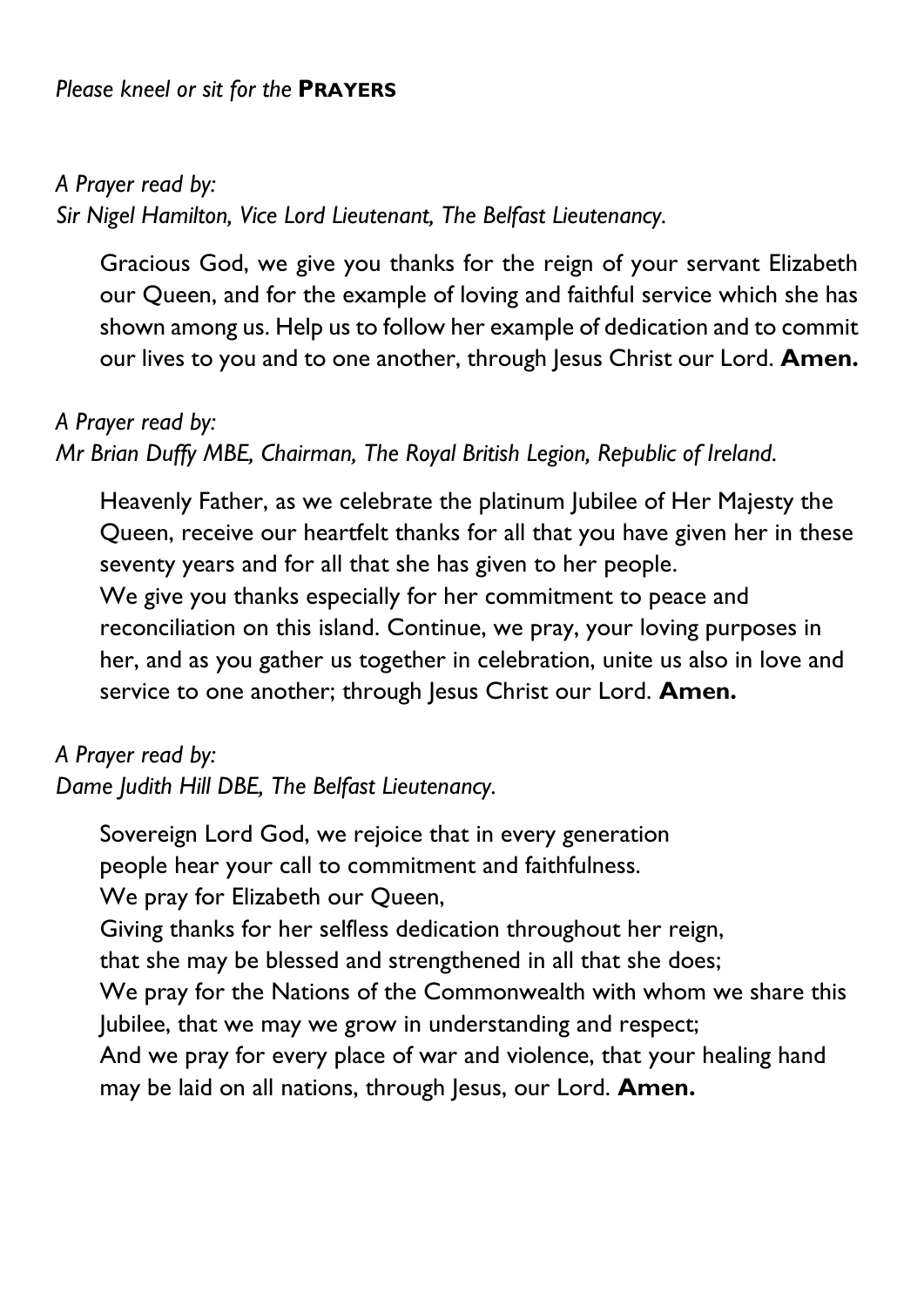### *A Prayer read by:*

*Canon Eddie O'Donnell, Ecumencial Canon of Belfast Cathedral (Roman Catholic).*

O God our king, we remember with gratitude that Jesus cared so much that he washed his disciples' feet; We pray for those who seek to be Christ's loving presence in our world, We pray for those who mourn the loss of loved ones, for those who are sick, for those who are anxious or disillusioned, for those whose needs we know, and those whose needs are known by you alone, that through your grace, your transforming power may bring hope and confidence, for this time, and for the future. In Jesus' name we pray. **Amen.**

### **THE PRAYERS** *conclude with* **A PRAYER OF ST JOHN CHRYSOSTOM,**

*read by The Reverend Canon Nigel Baylor, Canon of Belfast Cathedral.*

Almighty God, who hast given us grace at this time with one accord to make our common supplications unto thee; and dost promise that when two or three are gathered together in thy Name thou wilt grant their requests: Fulfil now, O Lord, the desires and petitions of thy servants as may be most expedient for them; granting us in this world knowledge of thy truth, and in the world to come life everlasting.

### *All respond:* **Amen.**

The grace of our Lord Jesus Christ, and the love of God, and the fellowship of the Holy Spirit, be with us all evermore.

*All respond:* **Amen.**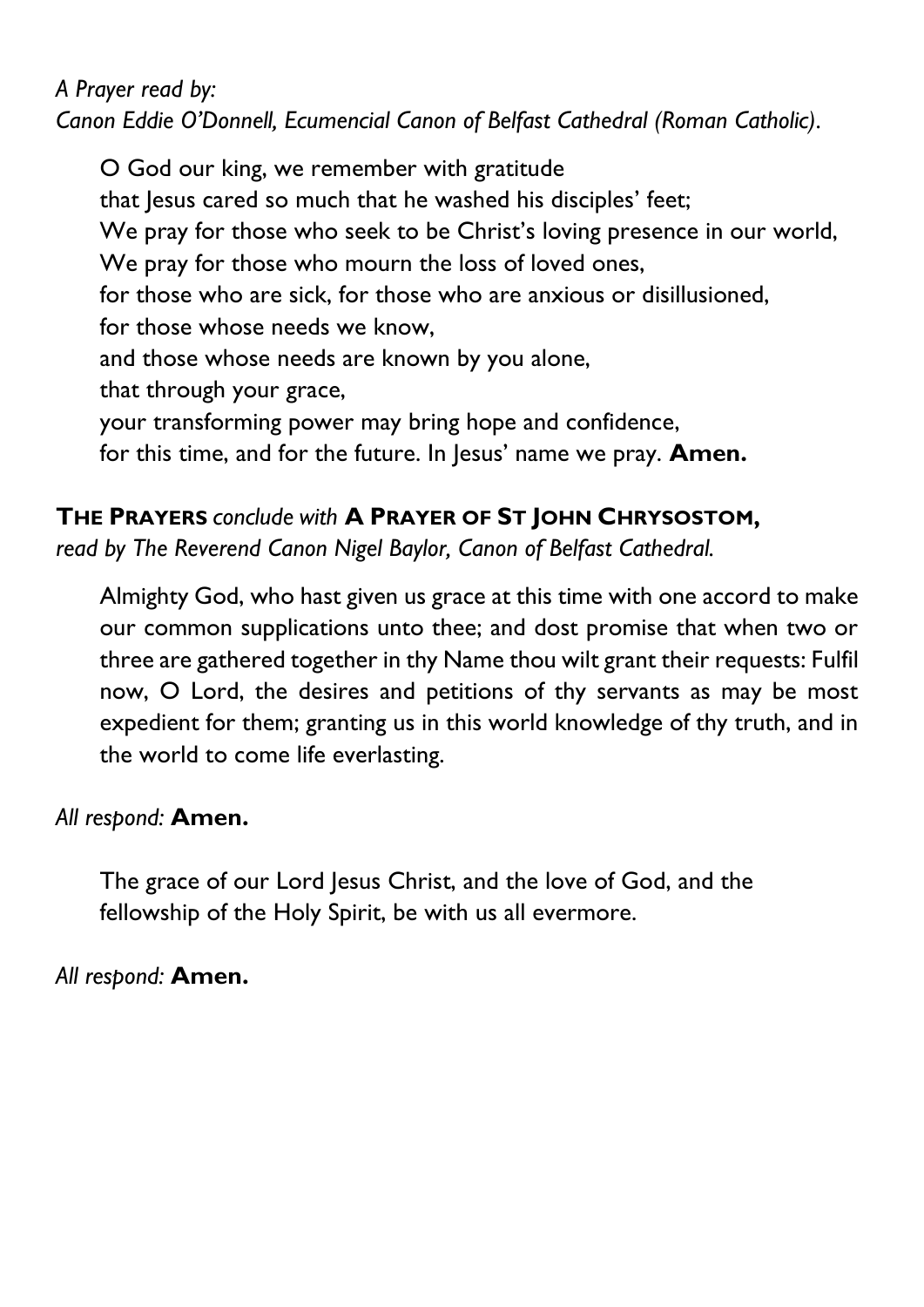#### *Please stand to sing* **HYMN 288**



**Thine be the glory, risen, conquering Son, endless is the victory thou o'er death hast won; angels in bright raiment rolled the stone away, kept the folded grave-clothes where thy body lay:** *Thine be the glory, risen, conquering Son,* *endless is the victory thou o'er death hast won.*

**Lo, Jesus meets us, risen from the tomb; lovingly he greets us, scatters fear and gloom; let the Church with gladness hymns of triumph sing, for her Lord now liveth, death hath lost its sting:** *Thine be the glory, risen, conquering Son,* *endless is the victory thou o'er death hast won.*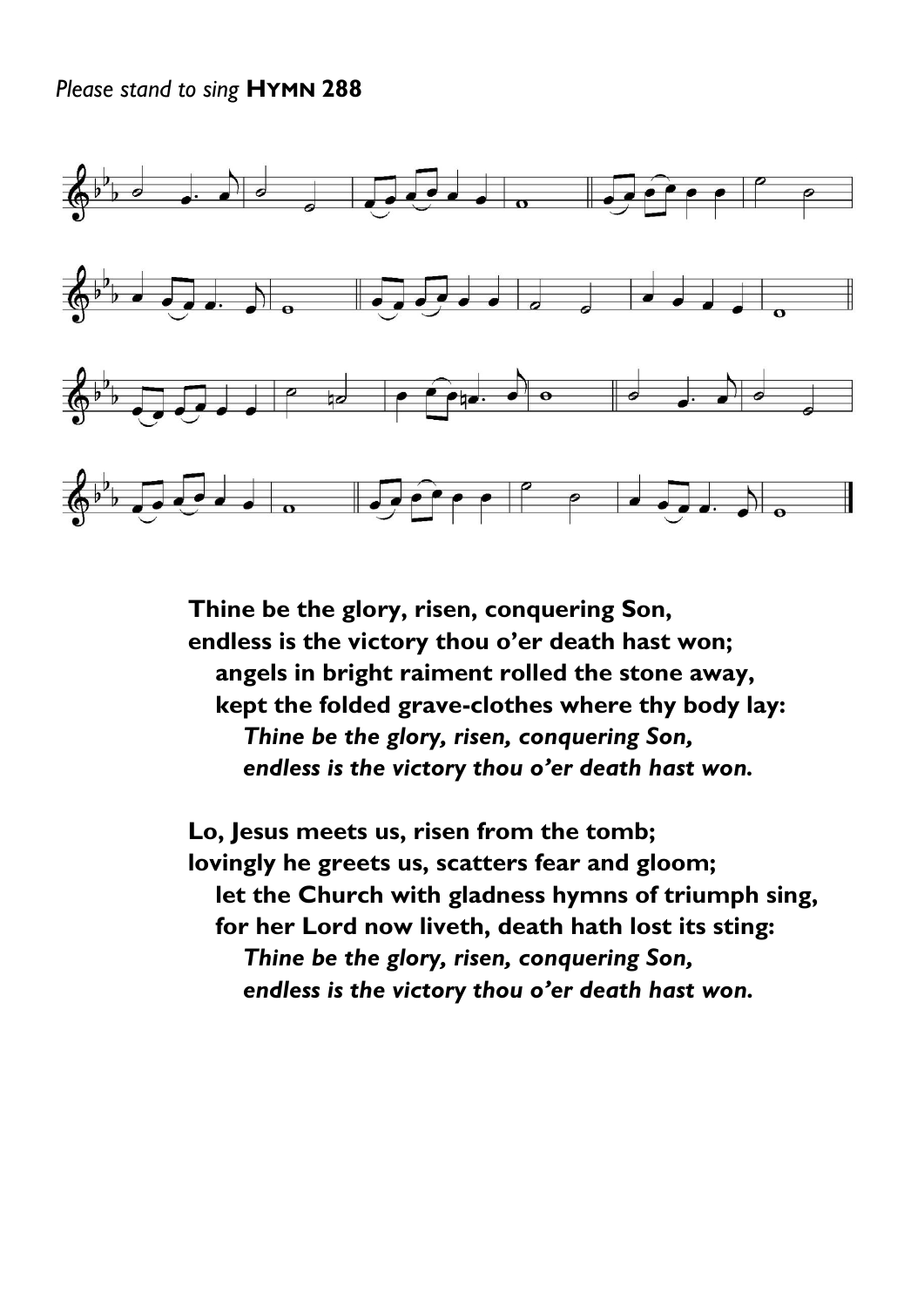

**No more we doubt thee, glorious Prince of Life; life is nought without thee: aid us in our strife; make us more than conquerors through thy deathless love; bring us safe through Jordan to thy home above:** 

*Thine be the glory, risen, conquering Son,* *endless is the victory thou o'er death hast won.*

*Words: Edmond Budry (1854-1932), tr. R.B. Hoyle (1875-1939) Tune NEH 120: MACCABEUS G.F. Handel (1685-1759), adpt. from a chorus in* Judas Maccabeus *(1746)*

### **THE BLESSING – THE BISHOP OF CONNOR**

May God crown you with glory and righteousness, that you may obtain the crown of an everlasting kingdom by the gift of him whose kingdom endures forever; And the blessing of God Almighty, the Father, the Son and the Holy Spirit, be amongst you and remain with you always.

*All respond:* **Amen.**

### **There will be a Retiring Collection to support the work and ministry of Belfast Cathedral in the community.**

*Please remain standing as the choir and clergy depart during the* **Organ Postlude:** Orb and Sceptre *Sir William Walton OM (1902-83), arranged Robert Gower (b. 1952)*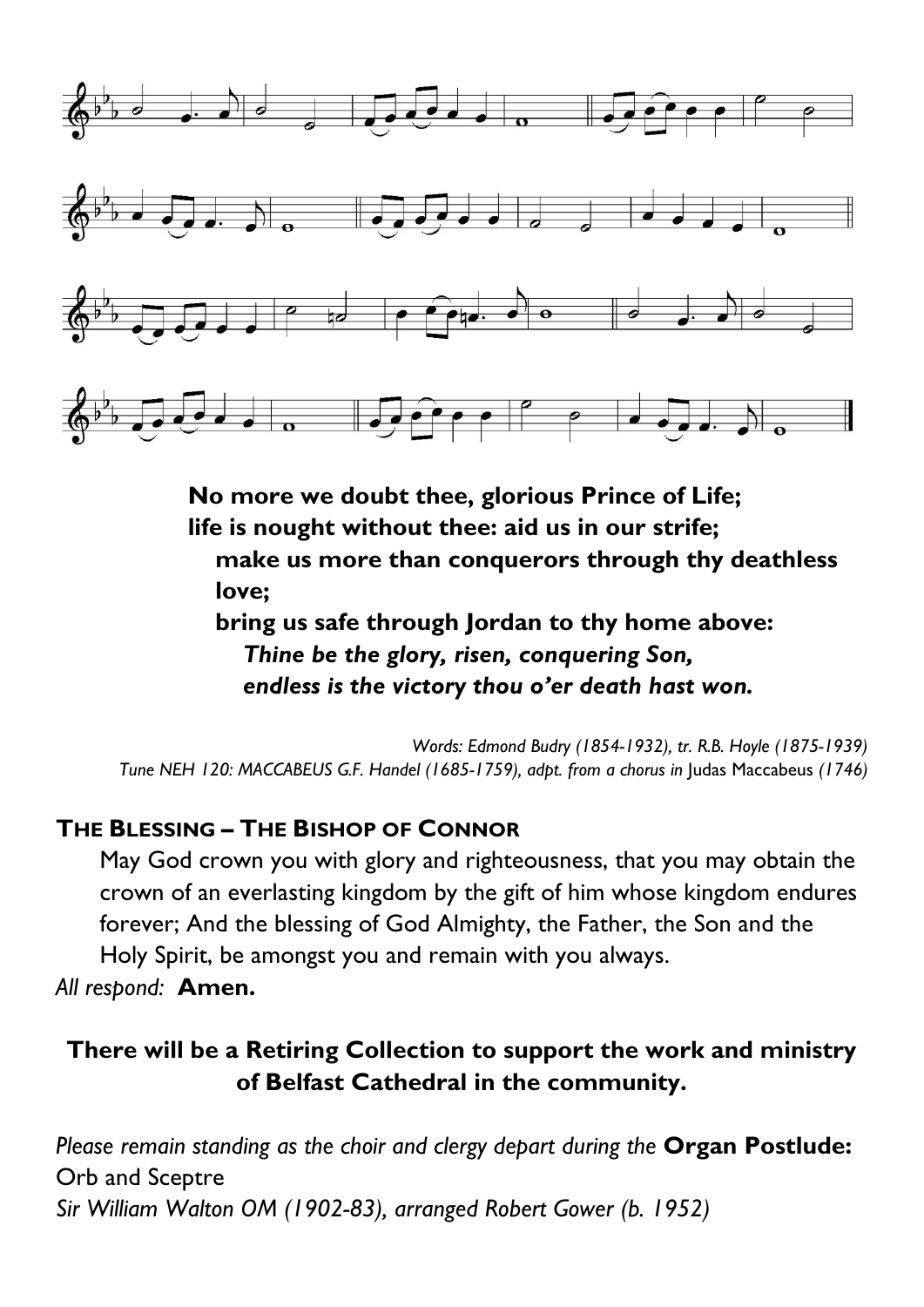### **Following this Service you are invited to share in refreshments which will be served in the Nave**

*You will be guided by the Cathedral Wardens*

Belfast Cathedral Choir was conducted by the Director of Music, Matthew Owens, MA (Oxon), MusM, FRCO, PPRNCM, HonFGCM, FRSA

> The organ was played by the Associate Organist, Tristan Russcher, BA Hons (Oxon), FRCO

The Cantor was the Reverend Canon Gillian Withers

*Bible passages in this service are from the New Revised Standard Version. Material in this service is reproduced from the Book of Common Prayer copyright © RCB 2004. Belfast Cathedral text and music licence numbers CCL 8124, MRL 1049409*